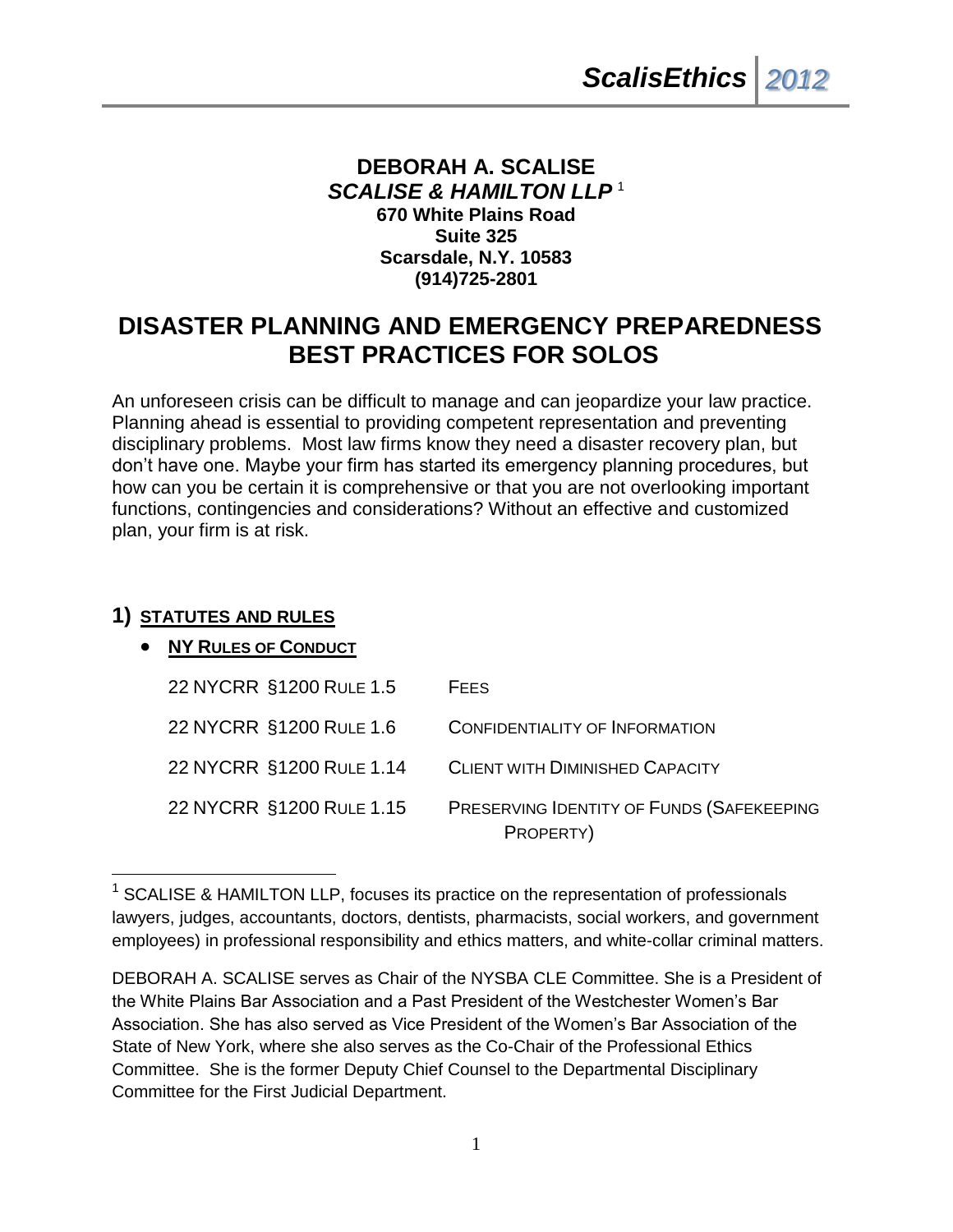| 22 NYCRR §1200 RULE 1.16 | <b>DECLINING OR TERMINATING REPRESENTATION</b>                           |
|--------------------------|--------------------------------------------------------------------------|
| 22 NYCRR §1200 RULE 1.17 | <b>SALE OF LAW PRACTICE</b>                                              |
| 22 NYCRR §1200 RULE 5.1  | RESPONSIBILITIES OF LAW FIRMS PARTNERS<br>MANAGERS & SUPERVISORY LAWYERS |
| 22 NYCRR §1200 RULE 5.2  | <b>RESPONSIBILITIES OF A SUBORDINATE LAWYER</b>                          |
| 22 NYCRR §1200 RULE 5.3  | RESPONSIBILITIES FOR CONDUCT OF NONLAWYERS                               |
| 22 NYCRR §1200 RULE 5.4  | PROFESSIONAL INDEPENDENCE OF A LAWYER                                    |
| 22 NYCRR §1200 RULE 5.5  | <b>UNAUTHORIZED PRACTICE OF LAW</b>                                      |
| 22 NYCRR §1200 RULE 5.6  | <b>RESTRICTIONS ON RIGHT TO PRACTICE</b>                                 |
| 22 NYCRR §1200 RULE 5.4  | PROFESSIONAL INDEPENDENCE OF A LAWYER                                    |

# **2) BAR OPINIONS**

# **Opinion 341 05/30/1974**

**Topic:** Notice to clients whose Wills lawyer holds when he retires

**Digest:** Neither a lawyer nor his partners need notify a client whose Will the firm holds of the lawyer's retirement, provided the client knows of the partnership

**Rules:** Code: Canon 4; EC 4-2; EC 4-6

## **Opinion 382 03/27/1975**

**Topic**: Announcements

**Digest:** Announcement that a law firm is 'successor' to a lawyer who has retired from the practice of law to assume the position of a judge is improper

**Code:** Canon 9; EC 2-9; 4-6; DR 2-101(A), (B)

## **Opinion 460 02/28/1977**

Topic: Preservation of closed files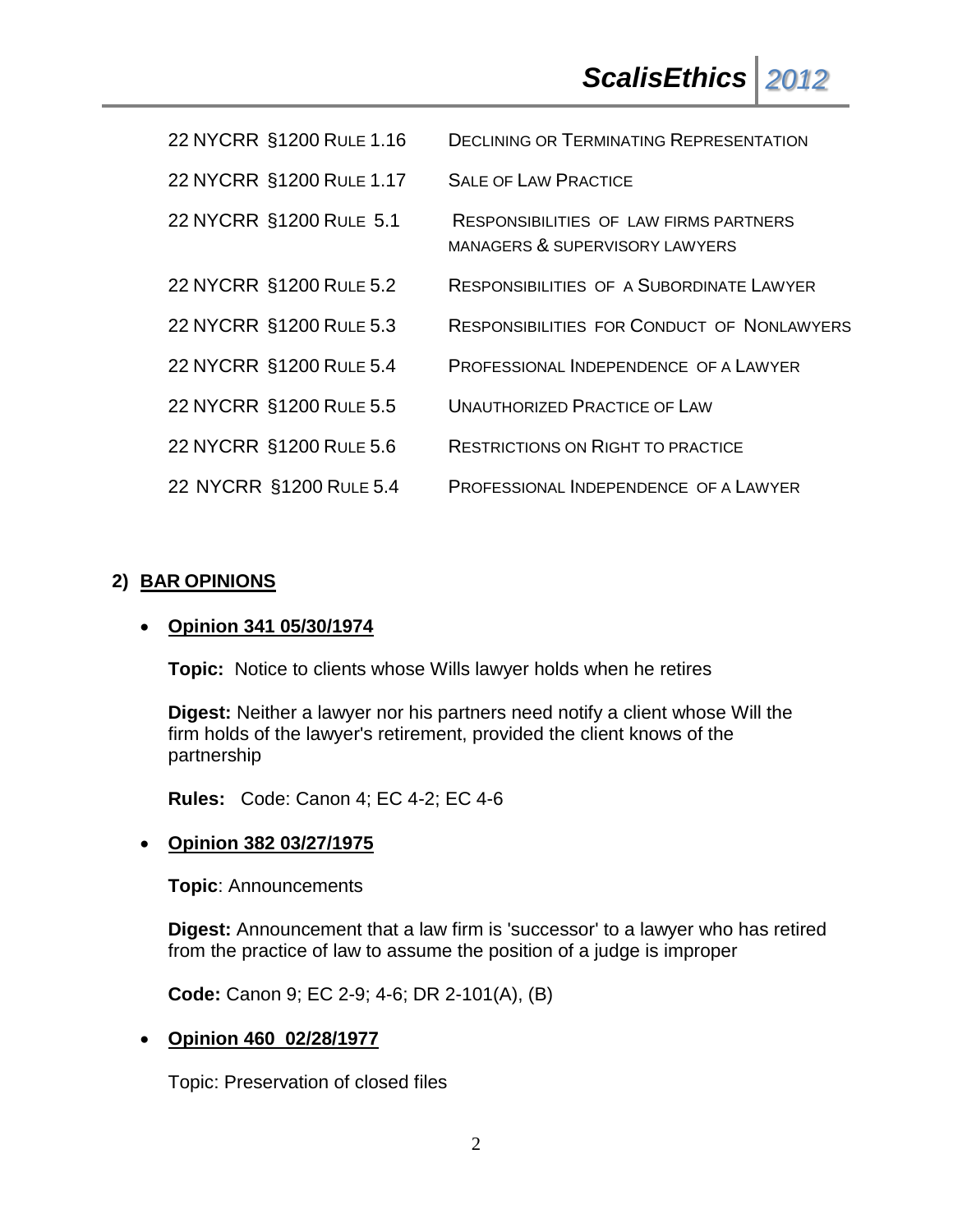Digest: Circumstances under which lawyers may dispose of closed files

Code: EC 1-5, 4-6, 7-1, 7-8, 7-11, 7-12; DR 1-102(5), 4-101

#### **Opinion 570 06/07/1985**

**NOTE:** Clarifies N.Y. State 532 (1981)

**Topic:** Fee for legal services, advance payment; client, funds of; trust account

**Digest:** Fees paid to lawyer in advance of services, refundable to the extent not earned, are not client funds and need not be deposited in trust account; any interest earned on fee advances may be retained by lawyer; upon termination of employment, lawyer must promptly return to client unearned portion of fee paid in advance

**Rules:** Code: DR 2-110(A); DR 9-102

#### **Opinion 622 09/10/1991**

Topic: Firm name; deceased partner; successor firm

Digest: One of two law partnerships (but not both) resulting from dissolution of law firm may use in its firm name the name of a deceased founding partner of its predecessor firm if (1) there is sufficient continuity of membership, clientele and professional practice between the new firm and the original firm such that the new firm can reasonably and justifiably claim to be next in a continuing line of succession, (2) the new firm is authorized by law or by contract to do so, and (3) such usage would not be otherwise misleading to the public

**Rules:** Code: DR 2-102(B); EC 2-11

## **Opinion 623 11/07/1991**

**Topic:** Closed files; disposition procedures; dissolution of law firm

**Digest:** Procedures for disposing of closed files; partners' ethical obligations are joint and several notwithstanding dissolution

**Rules**: Code: DR 1-102(A)(5), 4-101(B)(1), 4-101(D), 9-102(B), 9-102(D), 9- 102 (G); EC 1-5, 4-4, 4-6, 7-1, 7-8, 7-11, 7-12

## **Opinion 641 02/16/1993**

**Topic:** Files; disposition procedures; compliance with recycling regulations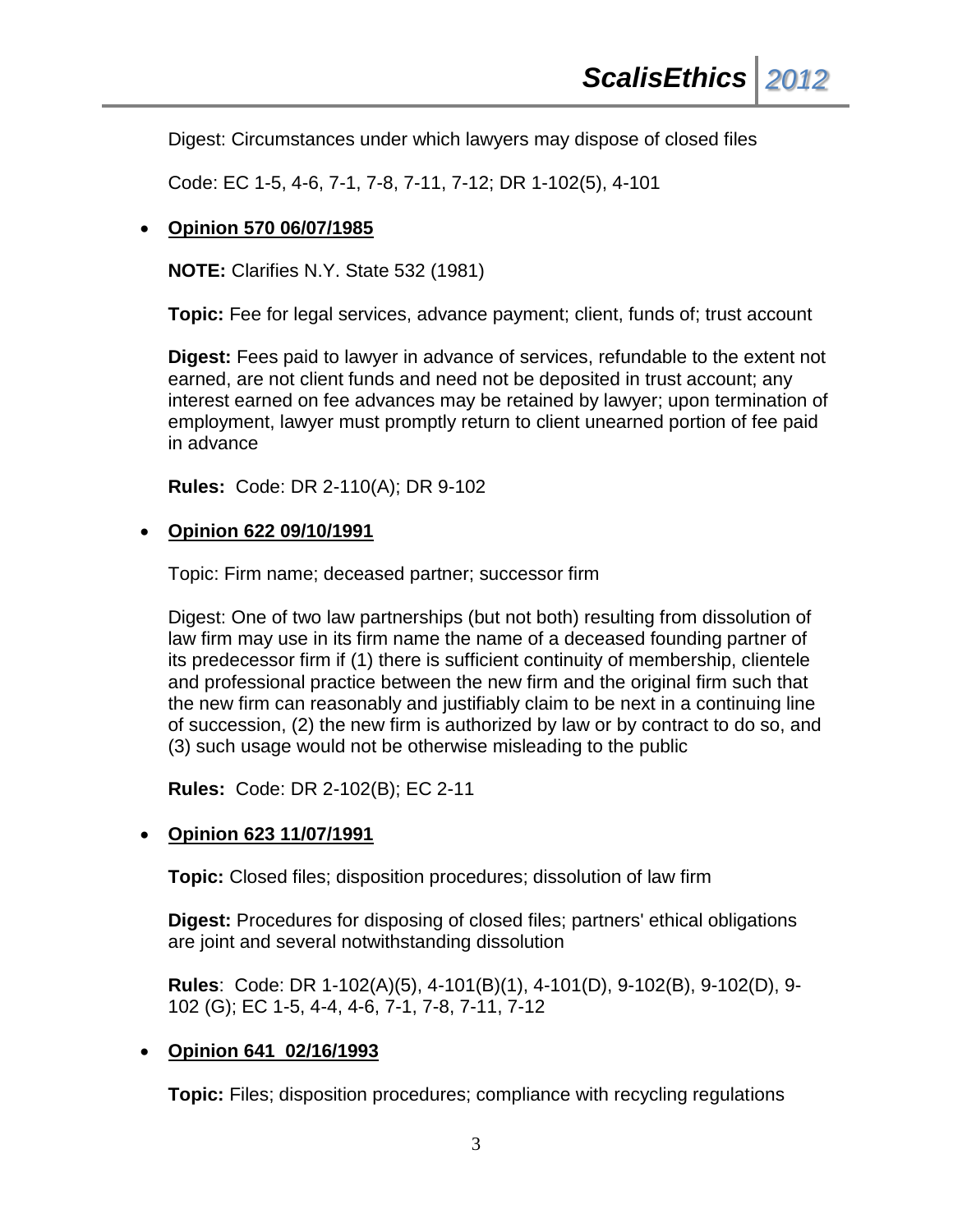**Digest:** A lawyer must comply with an ordinance that requires recycling of all office paper. Confidences and secrets of clients must be given appropriate protection

**Rules:** Code: Canon 4, DR 4-101(A), DR 4-101(B), DR 4-101(C)(1), DR 4-101(C)(2), EC 4-6

#### **Opinion 680 01/10/1996**

**Topic:** Record Retention By Electronic Means

**Digest:** Lawyers may retain some records in the form of computer images, but certain records must be retained in original form.

**Rules:** Code: DR 9-102(D), 9-102(H)

#### **Opinion 699 01/23/1998**

**Topic:** Sale of law practice by newly-elected judge.

**Digest:** Purchase price of law practice of newly-elected judge may not be contingent upon future success of acquiring firm in attracting and retaining work from existing clients.

**Rules:** Code: DR 2-111; Code of Judicial Conduct: Canon 2; 4(D)(1)

## **Opinion 707 09/15/1998**

**Topic:** Sale of portion of law practice

**Digest:** A lawyer may not sell a portion of a law practice

**Rules :** Code: DR 2-111; EC 4-6 (former)

#### **Opinion 710 11/06/1998**

**Topic:** Lawyer as escrow agent; Release of funds in escrow to client

**Digest:** Absent authorization by all parties, lawyer who serves as escrow agent may not release funds to client except as provided in the escrow agreement; while lawyer may resign as escrow agent, provision must be made to protect funds in escrow.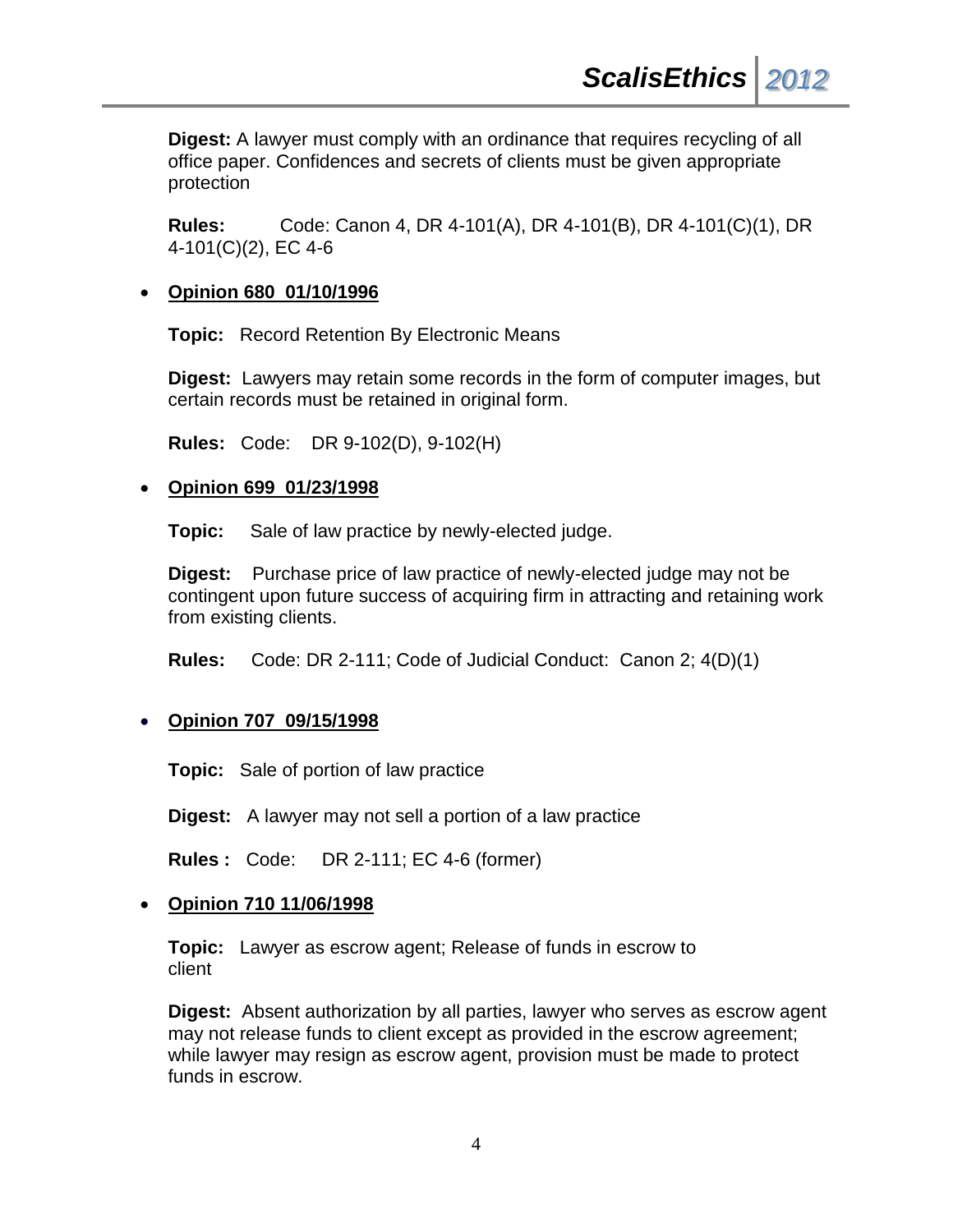**Rules:** Code: DR 9-102

#### **Opinion 724 11/30/1999**

**Topic:** Wills; obligations of law firm in regard to wills in its custody

**Digest:** A lawyer who drafts a client's will should agree in advance whether the lawyer will maintain the original will for safekeeping and, if so, what obligations the lawyer will thereby assume. At least absent agreement to the contrary, if the lawyer has maintained the client's original will, after the client's death the lawyer must assure that the executor and/or beneficiaries are aware of its existence, unless the lawyer knows of a later valid will. Absent agreement, the lawyer has no obligation to take steps to learn of the client's death or to file the original will with an appropriate court. However, the lawyer should clarify in advance whether or not the lawyer is to undertake these or other additional obligations and must comply with whatever agreement is made.

**Rules:** Code: DR 2-103(A), 4-101; EC 2-3, 4-6

#### **Opinion 733 (10/05/2000)**

**Topic:** Sharing legal fees with non-lawyer employees

**Digest:** Non-lawyers may be compensated based on a profit sharing arrangement but may not be paid a percentage of profits or fees attributable to particular client matters referred by the employee.

**Rules:** Code: DR 2-103(B); DR 3-102(A)(3); EC 3?8

#### **Opinion 758 12/10/2002**

**NOTE:** *Modifies* N.Y. State 680 (1996)

**Topic:** Retention of Original Trust Account Documents

**Digest:** Trust account documents required to be retained in original form should be retained as paper copies where available to lawyer in the ordinary course of business; otherwise, these documents may be retained in electronic form.

**Rules:** Code: DR 9-102(D) (Rules: Rule 1.15(d))

## **Opinion 766 09/10/2003**

**NOTE:** *Overrules* N.Y. State 398 (1975)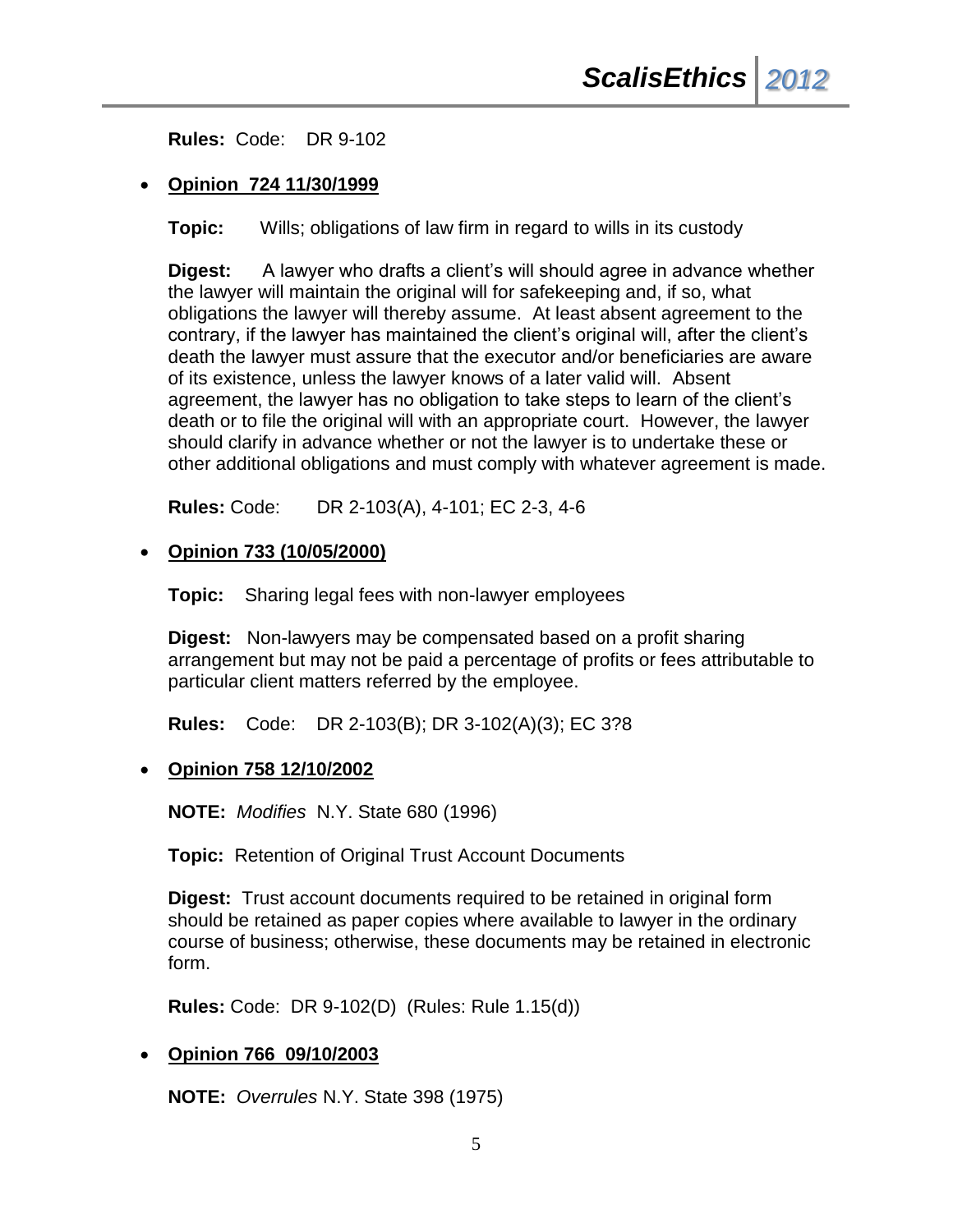**Topic:** Disposition of files of former client

**Digest:** Former client and/or successor counsel is presumptively entitled to access all attorney files.

**Rules:** Code: DR 2-106(A); DR 9-102(C)

## **Opinion 775 05/04/2004**

**Topic:** Incapacitated client; safeguarding wills; client property

**Digest:** When a possibly incapacitated former client asks a lawyer to return the client's original will, the lawyer may communicate with the former client and others to ascertain the former client's condition and wishes.

**Rules:** Code: DR 2-103; DR 7-104(A)(1); DR 9-102(C)(4); EC 7-11; EC 7-12

#### **Opinion 780 (12/08/2004)**

**Topic:** Retaining copies of client's file over client's objection; limitation of attorney liability.

**Digest:** Generally proper for a lawyer to retain copies of a client's file; proper to require a release of malpractice liability as a condition of returning the file without retaining copies.

**Rules:** Code: DR 2-110(A)(2), 4-101(C)(4), 6-102(A), 9-102(C)(4); EC 4-6.

#### **Opinion 842 (09/10/2010)**

**Topic:** Using an outside online storage provider to store client confidential information.

**Digest:** A lawyer may use an online data storage system to store and back up client confidential information provided that the lawyer takes reasonable care to ensure that confidentiality will be maintained in a manner consistent with the lawyer's obligations under Rule 1.6. In addition, the lawyer should stay abreast of technological advances to ensure that the storage system remains sufficiently advanced to protect the client's information, and should monitor the changing law of privilege to ensure that storing the information online will not cause loss or waiver of any privilege.

**Rules:** 1.4, 1.6(a), 1.6(c)